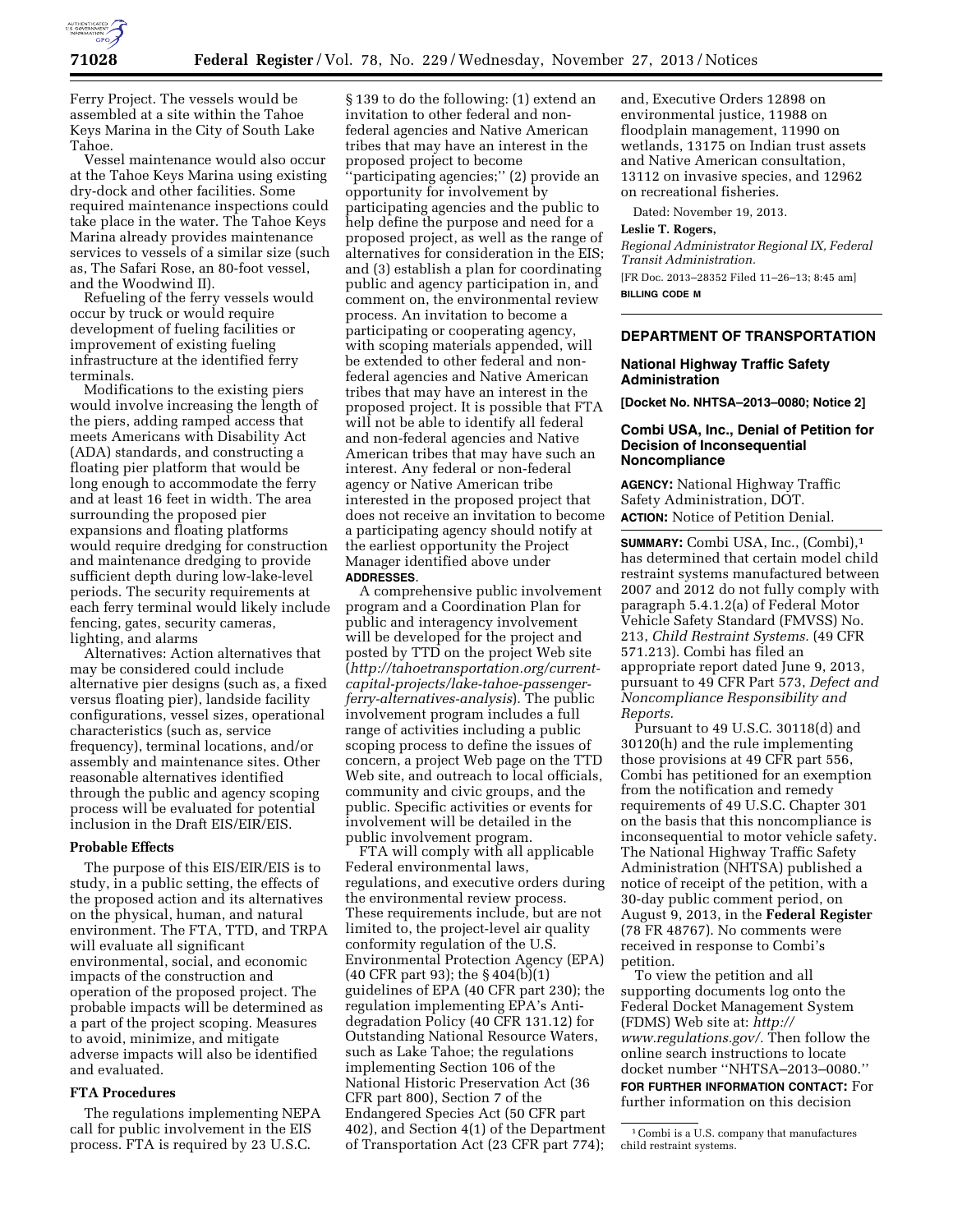contact Mr. Tony Lazzaro, Office of Vehicle Safety Compliance, the National Highway Traffic Safety Administration (NHTSA), telephone (202) 366–5304, facsimile (202) 366–7002.

*Relevant Requirements of FMVSS No. 213:* FMVSS No. 213 paragraph S5.4.1.2(a) requires, in pertinent part, that ''the webbing of belts provided with a child restraint system and used to attach the system to the vehicle or to restrain the child within the system shall— (a) Have a minimum breaking strength for new webbing of . . . not less than 11,000 N in the case of the webbing used to secure a child to a child restraint system when tested in accordance with S5.1 of FMVSS No. 209.''

The term ''new webbing'', is ''webbing that has not been exposed to abrasion, light, or micro-organisms.'' (49 CFR § 571.213, S5.4.1.2(a)).

*Child Restraints Involved:* Affected are 23,357 Combi Coccoro 2009–2012 model child restraint systems (model #8820), 5,391 Combi Zeus 360 2009– 2012 model child restraint systems (model #8836), and 4,391 Combi Zeus Turn 2007–2009 model child restraint systems (model #8815).

*Noncompliance:* Combi acknowledges that the affected child restraint systems do not meet the minimum breaking strength requirements of FMVSS No. 213 paragraph 5.4.1.2(a). Combi submitted a preliminary Noncompliance Information Report on June 9, 2013. Combi submitted a supplemental Noncompliance Information Report on July 1, 2013.

#### **Summary of Combi's Analysis and Arguments**

Combi described the noncompliance as follows:

Combi USA, Inc. has identified a noncompliance with certain Model #8220 Coccoro Convertible child restraints when the webbing assembly within the restraint is subjected to the minimum breaking strength requirements as specified in FMVSS No. 213 section 5.4.1.2 (a).

Combi filed the same statement describing the noncompliance for the Zeus Turn and Zeus 360 models of child restraint systems. In support of its petition, Combi states that as part of NHTSA's 2012 safety compliance testing of the subject Coccoro child restraint system harness webbing, the breaking strength yielded results of 8,990 N, 9,170 N, and 9,300 N. As noted earlier, paragraph 5.4.1.2(a) of FMVSS No. 213 requires a minimum breaking strength of 11,000 N for webbing used to restrain a child within a child restraint system. Combi also noted that all of the subject Coccoro child restraint

systems were produced with the identical harness system as tested by NHTSA in 2012.

Combi further noted that all of the subject Zeus 360 and Zeus Turn child restraint systems were produced with the same embedded stop button within the harness system as the Coccoro child restraints which were tested by NHTSA in 2012.

Combi stated in its petition that the production of the Zeus Turn child restraint system ended on March 25, 2009, and that the production of the Zeus 360 child restraint system ended on May 24, 2012. Combi also explained that it has implemented an engineering modification which removes the embedded stop button to all of the Coccoro child restraints produced since January 29, 2013.

In support of its petition, Combi stated that it has not received notice of any partial or complete breakage or tearing of the harness system in the Coccoro and Zeus child restraints. In further support of its petition, Combi provided data based on its own dynamic testing of the Coccoro and Zeus 360 child restraint systems. According to Combi, its testing attempted to determine the crash force loading on the harness system of the Coccoro and Zeus 360 child restraints when subjected to the FMVSS No. 213 dynamic crash pulse (30 mph crash pulse) and the NCAP pulse (35 mph crash pulse). Combi's own test results showed load cell values ranging from approximately 1,150 N to 1,900 N. Combi stated that these testing results confirm that the harness assemblies of the subject Coccoro, Zeus 360, and Zeus Turn child restraints will not fail in a real world crash under any circumstances, as the forces acting on the harness system in dynamic testing are less than 22 percent of the breaking strength test results determined by NHTSA. Combi therefore asserts that the harness assemblies of the subject Coccoro and Zeus child restraints present no safety risk.

Finally, Combi asserts that given the relatively small number of subject Coccoro, Zeus 360, and Zeus Turn child restraints, the effectiveness of any notification campaign regarding this technical noncompliance will be limited. Combi further states that any noncompliance notice campaign may result in customers deciding to discontinue using their Coccoro and Zeus child restraints for a period of time, adding a risk of injury where none exists as a result of the noncompliance of the harness webbing of the subject Coccoro and Zeus child restraints with the minimum breaking strength

requirements of FMVSS No. 213 S5.4.1.2(a).

In summary, Combi contends that the noncompliance is inconsequential to motor vehicle safety, and that its petition to exempt it from providing notification of noncompliance as required by 49 U.S.C. 30118 and remedying the noncompliance as required by 49 U.S.C. 30120, should be granted.

*Comments:* NHTSA published a notice of the petition in the **Federal Register** to allow an opportunity for members of the public to present information, views, and arguments on the subject petition. As noted earlier, no comments were received. The Agency notes that an absence of opposing argument and data does not require the Agency to grant the petition.2

### **NHTSA'S Consideration of Combi's Inconsequentiality Petition**

*General Principles:* Federal Motor Vehicle Safety Standards are adopted only after the Agency has determined, following notice and comment, that the standards are objective and practicable and ''meet the need for motor vehicle safety.'' *See* 49 U.S.C. 30111(a). Thus, there is a general presumption that the failure of a motor vehicle or item of motor vehicle equipment to comply with a FMVSS increases the risk to motor vehicle safety beyond the level deemed appropriate by NHTSA through the rulemaking process. To protect the public from such risks, manufacturers whose products fail to comply with a FMVSS are normally required to conduct a safety recall under which they must notify owners, purchasers, and dealers of the noncompliance and provide a remedy without charge. 49 U.S.C. 30118–30120.

However, Congress has recognized that, under some limited circumstances, a noncompliance could be ''inconsequential'' to motor vehicle safety. ''Inconsequential'' is not defined either in the statute or in NHTSA's regulations. Rather, the Agency determines whether a particular noncompliance is inconsequential to motor vehicle safety based on the specific facts before it. The relevant issue in determining inconsequentiality is whether the noncompliance in question is likely to significantly increase the safety risk to individuals involved in accidents or to individual occupants who experience the type of injurious event against which the standard was designed to protect. *See* 

<sup>2</sup>*See Dorel Juvenile Group; Denial of Appeal of Decision on Inconsequential Noncompliance,* 75 FR 507, 510 (Jan. 5, 2010).